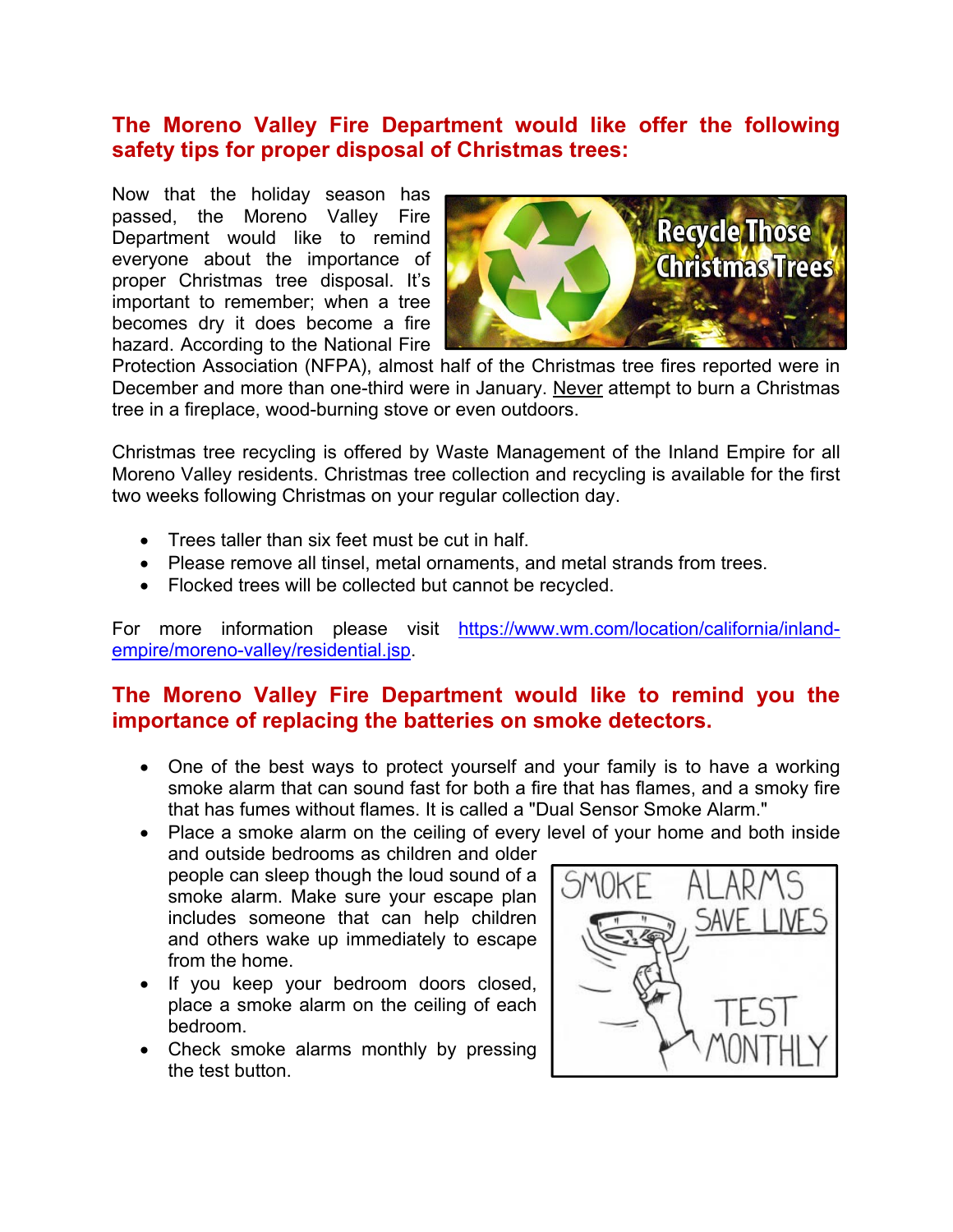- Never take smoke alarm batteries out to put into other items like games or remote controls.
- Teach children what the smoke alarm sounds like and what to do when they hear the alarm sound.
- If there is a fire, leave the home right away by crawling low under the smoke and never go back inside.
- If smoke from cooking makes the alarm sound, press the "hush" button, if your alarm has one. You can also turn on the kitchen fan, open a window or wave a towel near the alarm until it stops making the sound. Never take the battery out of the alarm.
- Most alarms need a new battery at least once a year. Some smoke alarms have batteries that last for up to 10 years. If your smoke alarm is over 10 years old, replace it with a new alarm and a new battery.
- If you rent, talk to your landlord about placing a working smoke alarm in your home. You still need to buy a new battery at least once a year for the alarm.

## **The Moreno Valley Office of Emergency Management would like to offer important flood preparedness information.**



The Office of Emergency Management would like to remind everyone floods are one of the most common hazards in Riverside County. They can cause injury, death property damage and even contaminate drinking water and cause electrical disruptions which can severely impact the City of Moreno Valley. All floods are not alike and can develop slowly over time but can also progress very quickly

in just a few minutes. Flash floods often have a dangerous wall of rapidly moving water that carries rocks, mud, debris and can sweep away anything in its path. Be aware of flood hazards no matter where you live, but especially if you live in low lying areas, near water or even near flood prone areas or intersections. Do not attempt to cross an area or intersection that appears to be flooded but rather find an alternate route of travel.

#### **Before the Flood Warning or Watch**

Be prepared to respond to flooding by taking the following actions before the rains and flooding begin:

- Assemble emergency supply kits for your home, workplace, and vehicle.
- Store a seven-day supply of food and water (at least one gallon per person, per day) in closed, clean containers.
- Obtain Sandbags
- Stage Plastic sheeting
- Teach children not to play in or near rivers, streams, or other areas of potential flooding.